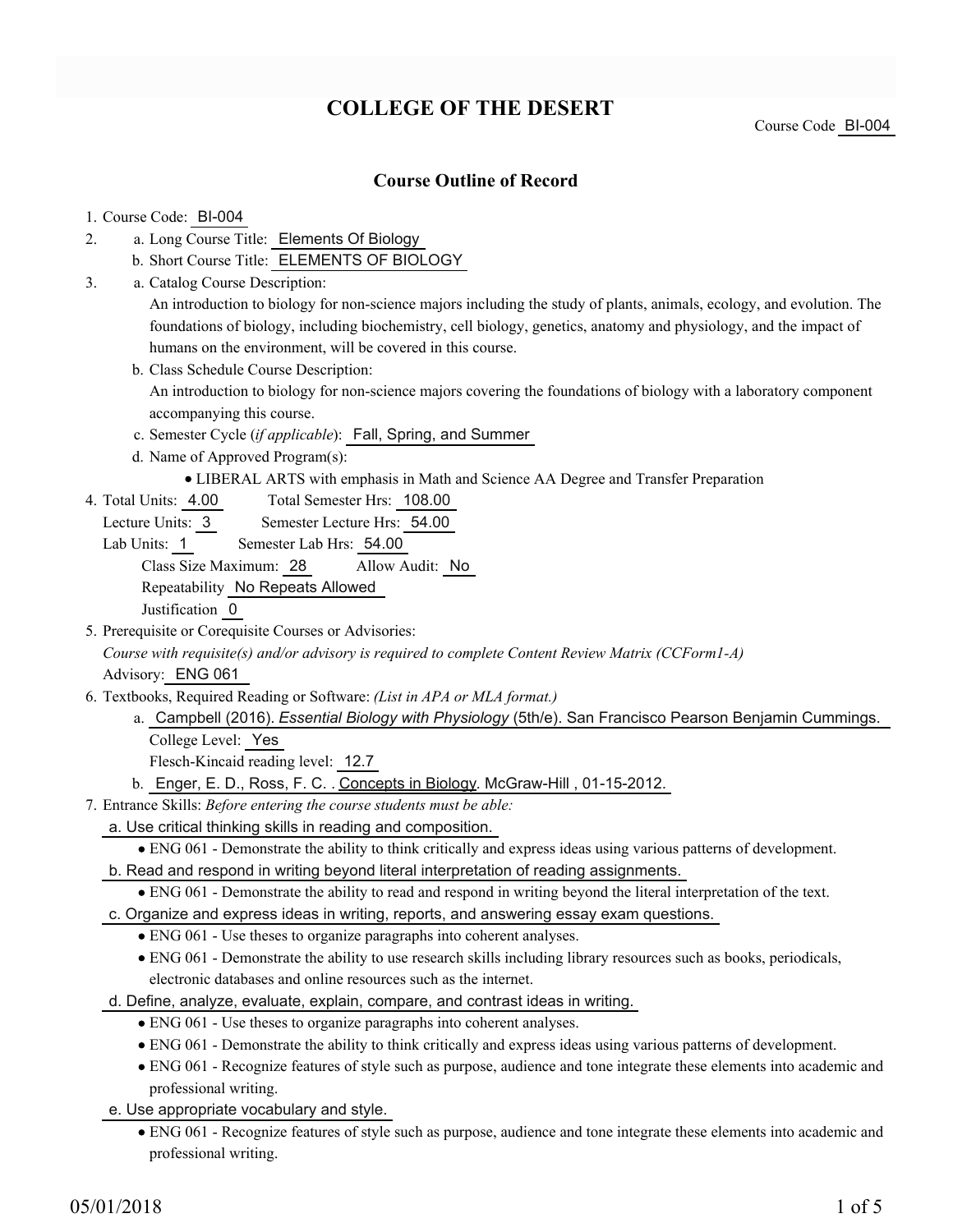- f. Apply standard rules of grammar, punctuation, composition mechanics, and use correct spelling.
	- ENG 061 Use theses to organize paragraphs into coherent analyses.
	- ENG 061 Demonstrate the ability to think critically and express ideas using various patterns of development.

g. Combine information gained from reading assignments and lectures to other disciplines.

- ENG 061 Use theses to organize paragraphs into coherent analyses.
- ENG 061 Demonstrate the ability to think critically and express ideas using various patterns of development.
- ENG 061 Demonstrate the ability to use research skills including library resources such as books, periodicals, electronic databases and online resources such as the internet.
- ENG 061 Demonstrate the ability to read and respond in writing beyond the literal interpretation of the text.
- 8. Course Content and Scope:

#### Lecture:

| 1. Introduction to Biology                                                                                    |
|---------------------------------------------------------------------------------------------------------------|
| 1. The scope of life including evolution and the processes of science                                         |
| 2. Essential chemistry – basic chemistry – general and inorganic                                              |
| 3. The molecules of life - organic and biological                                                             |
| 4. Cell structure and function                                                                                |
| 2. Biochemical Processes of Life and Reproduction                                                             |
| 1. Cellular respiration - aerobic and anaerobic                                                               |
| 2. Photosynthesis and its environmental impact                                                                |
| 3. Cellular reproduction - mitosis and meiosis                                                                |
| 4. Patterns of inheritance - Mendelian genetics                                                               |
| 5. The structure and function of DNA and RNA                                                                  |
| 3. Evolution and Diversity                                                                                    |
| 1. The Darwinian approach to population evolution                                                             |
| 2. The Darwinian approach to biological diversity                                                             |
| 3. The origin of life and the evolution of microbes                                                           |
| 4. The colonization of land by plants and fungi                                                               |
| 5. The evolution of animals                                                                                   |
| 4. Ecology                                                                                                    |
| 1. The ecology of organisms, populations, and their evolutionary adaptations                                  |
| 2. Communities and ecosystems including energy flow and nutrient cycling                                      |
| 3. Human impact on the environment including crises and conservation                                          |
| 4. Controlling genes including cancer research and cloning of organisms                                       |
| 1. DNA technology including DNA in forensic science and gene therapies                                        |
| 5. Animal form and function relating to internal and external environments<br>5. Human Anatomy and Physiology |
| 1. Human nutrition and the digestive system                                                                   |
| 2. Human circulation and respiration                                                                          |
| 3. Human immunity and immune disorders                                                                        |
| 4. Hormones and their role in human reproduction and development                                              |
| 5. Human nervous system including senses and motor systems                                                    |
| 6. Plant Anatomy and Physiology                                                                               |
| 1. Plant structure and function and the relationship to life cycles                                           |
| 2. Plants and nutrients, hormones, and response to stimuli                                                    |
|                                                                                                               |
| Lab: (if the "Lab Hours" is greater than zero this is required)                                               |
| 1. Introduction to Biology                                                                                    |
| 1. The Metric System and the Scientific Method                                                                |
| 2. General and Organic Chemistry                                                                              |
| 2. Reproduction and Development                                                                               |

- 1. The Structure and Function of DNA and RNA
- 2. Mitosis and Meiosis
- 3. Mendelian Genetics
- 3. Biology of Organisms
	- 1. Bacteria, Protists and Fungi Survey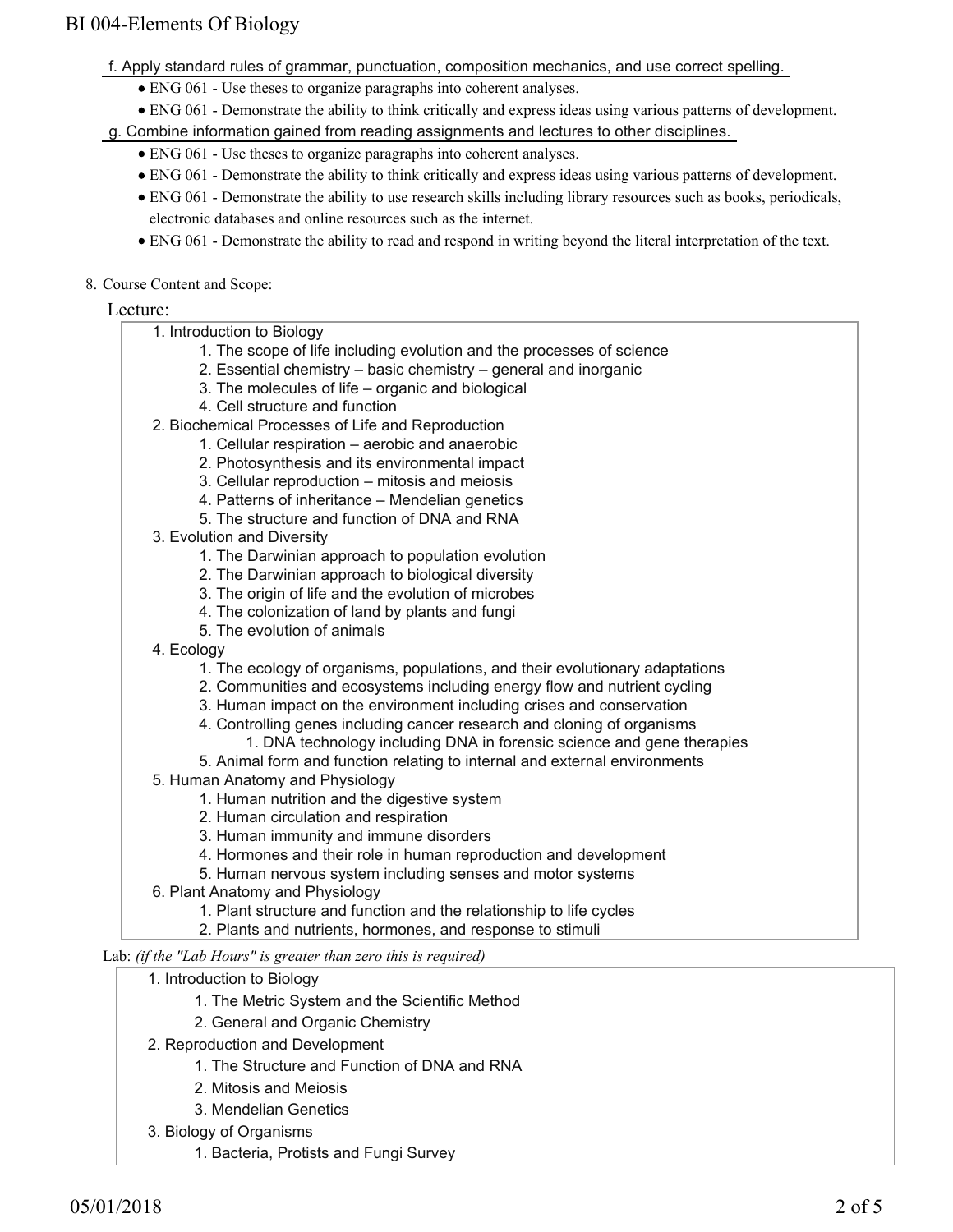- 2. Plant Structure and Function
- 3. Invertebrates
- 4. Vertebrates
- 5. Concepts of Animal Structure and Function
- 4. Human Anatomy and Physiology
	- 1. Human Digestive and Circulatory Systems
	- 2. Human Nervous, Muscular, and Skeletal Systems

9. Course Student Learning Outcomes:

1.

Apply the scientific method concept including designing and conducting experiments and testing their hypotheses.

2.

Develop laboratory techniques (such as light microscopy and recording data in a laboratory manual and an understanding of principles of laboratory safety).

3.

Demonstrate the ability to read, understand, and critically review scientific papers.

4.

Recognize the relationship between structure and function at all levels: molecular, cellular, and organismal.

5.

Recognize the relationship in cellular processes between eukaryotes and prokaryotes.

6.

Describe the flow of genetic information and the chromosome theory of heredity.

7.

Evaluate the principles of evolutionary biology and identify the taxonomy and phylogenetic relationships of representative groups of organisms.

10. Course Objectives: Upon completion of this course, students will be able to:

a. Demonstrate an understanding of the concepts and principles of basic biology.

b. Identify and explain basic anatomical and physiological characteristics of life systems.

c. Demonstrate knowledge of essential life processes such as metabolism, photosynthesis, respiration, sensitivity, digestion, circulation, reproduction, ecology, evolution, and behavior.

d. List, identify, and analyze the information discussed in lecture and lab and use this data as a basis for reasoning, discussion, and calculation.

e. Use the microscope and other laboratory instruments.

Methods of Instruction: *(Integration: Elements should validate parallel course outline elements)* 11.

a. Laboratory

b. Lecture

c. Participation

12. Assignments: (List samples of specific activities/assignments students are expected to complete both in and outside of class.) In Class Hours: 108.00

Outside Class Hours: 108.00

a. In-class Assignments

1. Weekly quiz to assess student mastery of the previous week's laboratory.

2. Explanation of the laboratory meeting's exercise.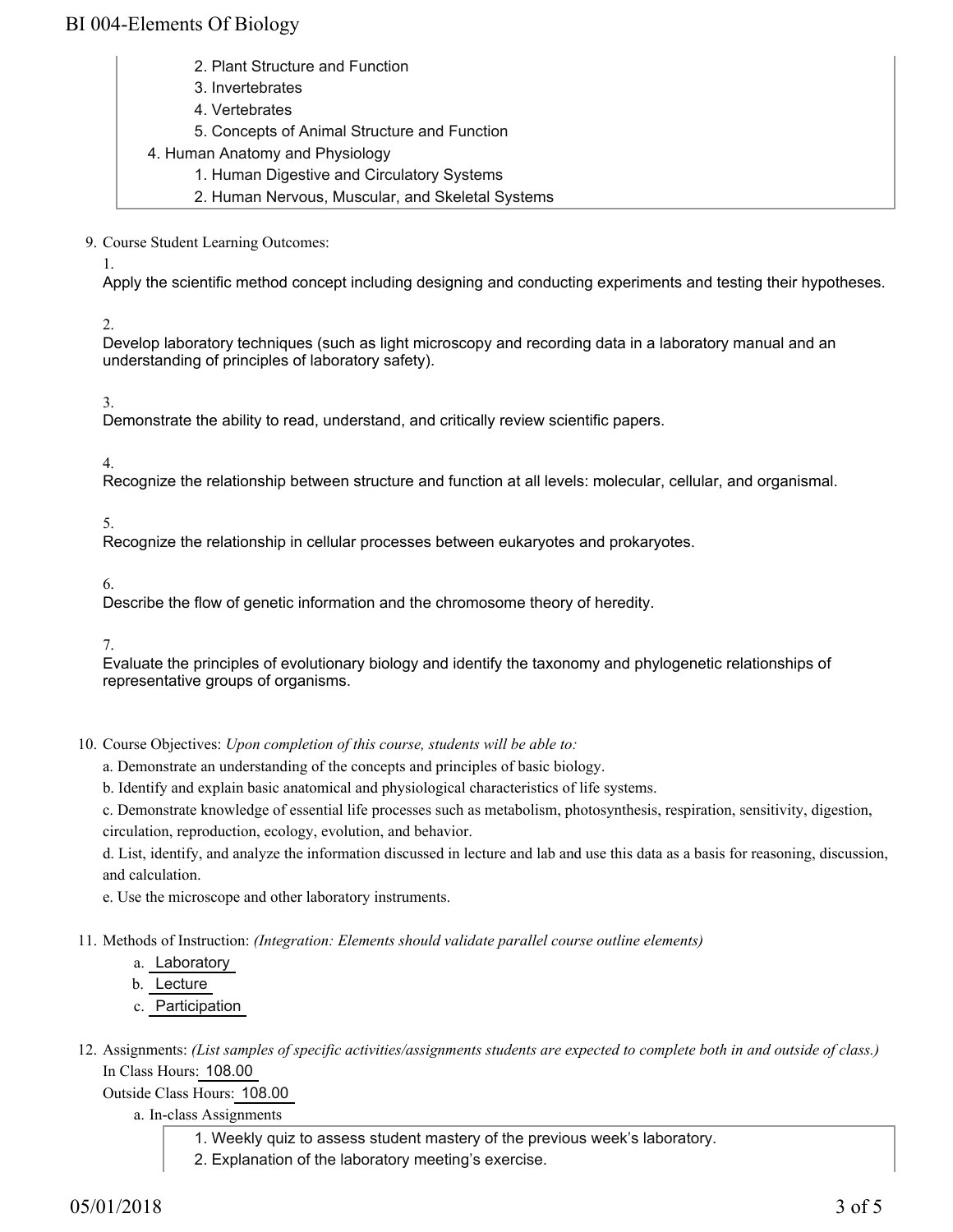- 3. Laboratory exercises consisting of:
	- 1. Practical study of representative examples (survey).
	- 2. Performance or observation of experiments.
- b. Out-of-class Assignments

1. Reading assignments based on lectures and current events in science.

13. Methods of Evaluating Student Progress: The student will demonstrate proficiency by:

- Laboratory projects
- True/false/multiple choice examinations
- Student participation/contribution
- 14. Methods of Evaluating: Additional Assessment Information:
- 15. Need/Purpose/Rationale -- All courses must meet one or more CCC missions.

IGETC Area 5: Physical and Biological Sciences (mark all that apply)

B: Biological Science with a Lab

CSU GE Area B: Physical and its Life Forms(mark all that apply)

B2 - Life Science

B3 - Laboratory Sciences

PO-GE C1-Natural Sciences

Explain concepts and theories related to physical, chemical, and biological natural phenomena.

Apply the scientific process and its use and limitations in the solution of problems.

Make critical judgments about the validity of scientific evidence and the applicability of scientific theories.

IO - Scientific Inquiry

Identify components of the scientific method.

Collect and analyze data. Skills of data collection include an understanding of the notion of hypothesis testing

and specific methods of inquiry such as experimentation and systematic observation.

IO - Critical Thinking and Communication

Apply principles of logic to problem solve and reason with a fair and open mind.

16. Comparable Transfer Course

| <b>University System</b> | Campus             | <b>Course Number</b> | <b>Course Title</b> | <b>Catalog Year</b> |
|--------------------------|--------------------|----------------------|---------------------|---------------------|
| <b>CSU</b>               | CSU San Bernardino | <b>BIOL 100</b>      | Topics in Biology   | 2012-13             |

17. Special Materials and/or Equipment Required of Students:

| <b>Required Material?</b> |
|---------------------------|
|                           |

19. Provide Reasons for the Substantial Modifications or New Course:

#### ENG 70/71 Change

- a. Cross-Listed Course *(Enter Course Code)*: *N/A* b. Replacement Course *(Enter original Course Code)*: *N/A* 20.
- 21. Grading Method *(choose one)*: Letter Grade Only
- 22. MIS Course Data Elements
	- a. Course Control Number [CB00]: CCC000313482
	- b. T.O.P. Code [CB03]: 40100.00 Biology, General